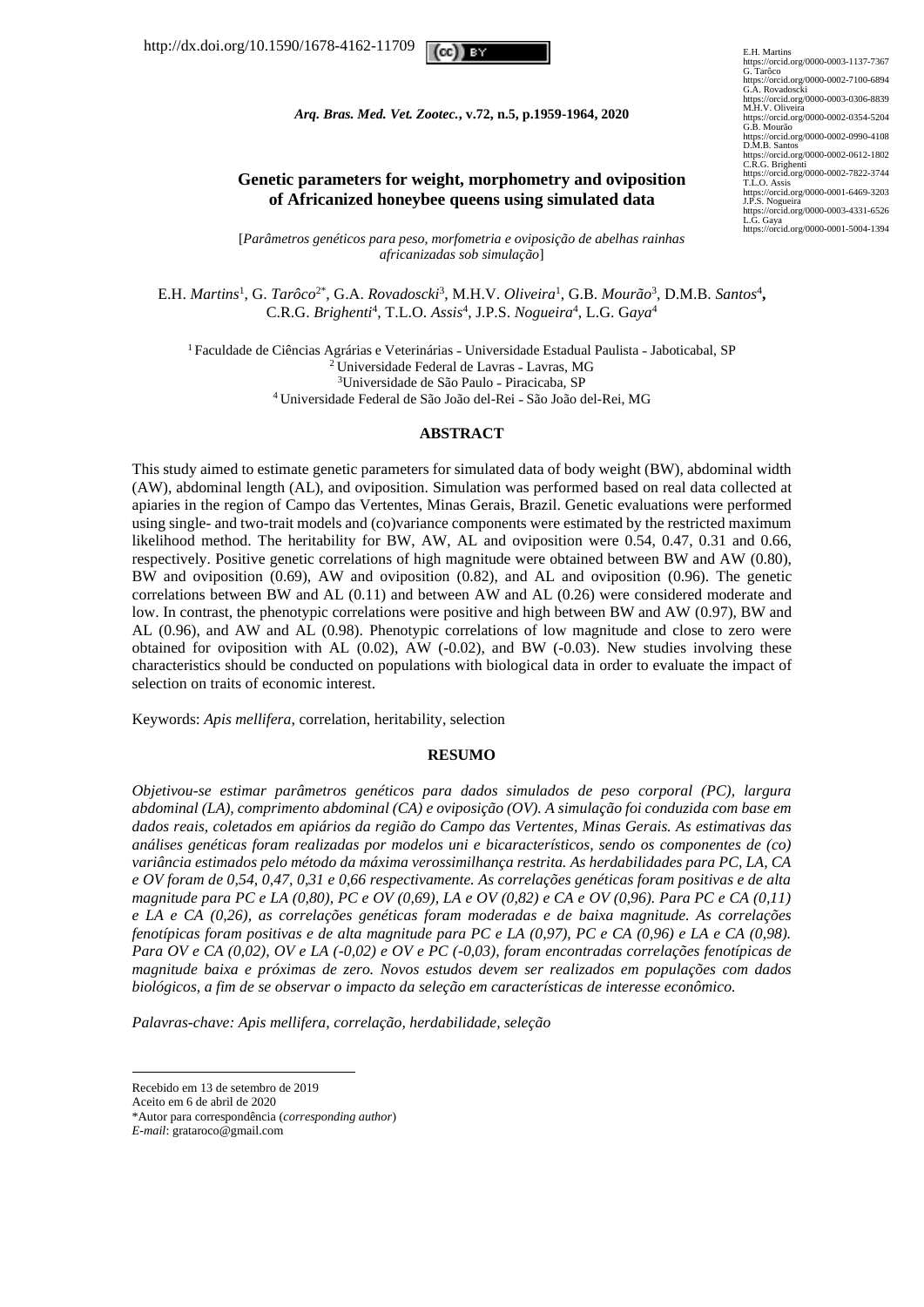## **INTRODUCTION**

The queen bee is the only female with a fully developed reproductive system in a hive and can be morphologically differentiated from workers by the amount of royal jelly that she receives as food at the beginning of life (Page and Peng, 2001). The lifespan of a queen in the natural environment is 1 to 3 years and this queen bee is responsible for egg laying in the colony (Lee *et al*., 2019). However, according to these authors, queens gradually lay fewer eggs over the years and beekeepers thus replace them annually. These individuals become essential for the dissemination of genetic material to their progeny (Zayed, 2009; Delaney *et al*., 2010) and can be selected to increase the productivity of the hive.

Within this context, effective selection requires knowledge of the behavior of variables that influence the performance of the hive in terms of the desired selection (Tarpy *et al.,* 2012). Morphometric characteristics such as abdomen length and width, associated with body weight and oviposition, are indicators of the reproductive efficiency of the queen (Kahya *et al*., 2008), which is decisive for maintaining a large hive (Pankiw, 2004). Genetic evaluation of each of these variables and how they are correlated is important to estimate genetic gains when selecting these individuals. It is therefore necessary to know the heritability and genetic correlations between these variables (Merila *et al.*, 2001).

In commercial beekeeping, data collection for research purposes is usually not feasible because of the economic dependence of beekeepers on the activity, in addition to the difficulty in obtaining trained personnel for daily management of the apiary. One alternative to overcome the problems associated with the collection of phenotypic data is the use of simulated data, which have been employed in apiculture research by several authors such as Gupta *et al*. (2013), Brascamp and Bijma (2014), and Plate *et al*. (2019). This method allows to create a numerous population from a reduced number of individuals for simulated genetic-statistical analyses. The results can be extrapolated to the real population (Cunha, 2006), which permits the application of actions to interfere in breeding programs.

In view of these considerations, this study aimed to estimate genetic parameters for body weight, abdomen width and length and oviposition in a simulated population obtained from the biological data of Africanized honeybees collected in the region of Campo das Vertentes, Minas Gerais, Brazil.

### **MATERIAL AND METHODS**

The biological data used for simulation were collected at commercial apiaries in the towns of São João del-Rei, Coronel Xavier Chaves, Lagoa Dourada and Resende Costa, municipalities belonging to the region of Campos da Vertentes, Minasgerais, Brazil, between April 2016 and May 2017. During the experimental period, the beekeepers continued the habitual management of their apiaries, including wax exchange, division of the hive and queen replacement only when necessary. No artificial feed was offered to the hives during the period of data collection.

For data collection, the queens were localized manually amidst the workers, regardless of the size of the hives. The following variables were measured: body weight (BW), abdominal width (AW), abdominal length (AL), and oviposition. The BW of each queen was measured in gram (g) with a digital scale to the nearest 0.01g. The morphological measurements (AW and AL) were obtained with a digital caliper in millimeter (mm). Oviposition was evaluated using a method adapted from Al-Tikrity (1971). In this method, the frames containing the queen's eggs, which comprised an area of 840cm² with 4.4 alveoli/cm², were placed in clear plastic bags and the areas of oviposition occupied with larval eggs and pupae of workers and drones on each side of the combs were delimited with a permanent water-resistant pen. This size of this area was calculated using a 1 x 1cmgrid paper. At the end of data collection, complete data were obtained for 24 individuals and these parameters were used as *a priori* information for simulation of the data.

The data were simulated using the QMSim software (Sargolzaei and Schenkel, 2009). The historical population initially consisted of 1,000 individuals per generation. This number was maintained up to generation 1,000, followed by a gradual reduction in the size of the population up to generation 2,000, which was composed of 100 individuals. In addition, this population was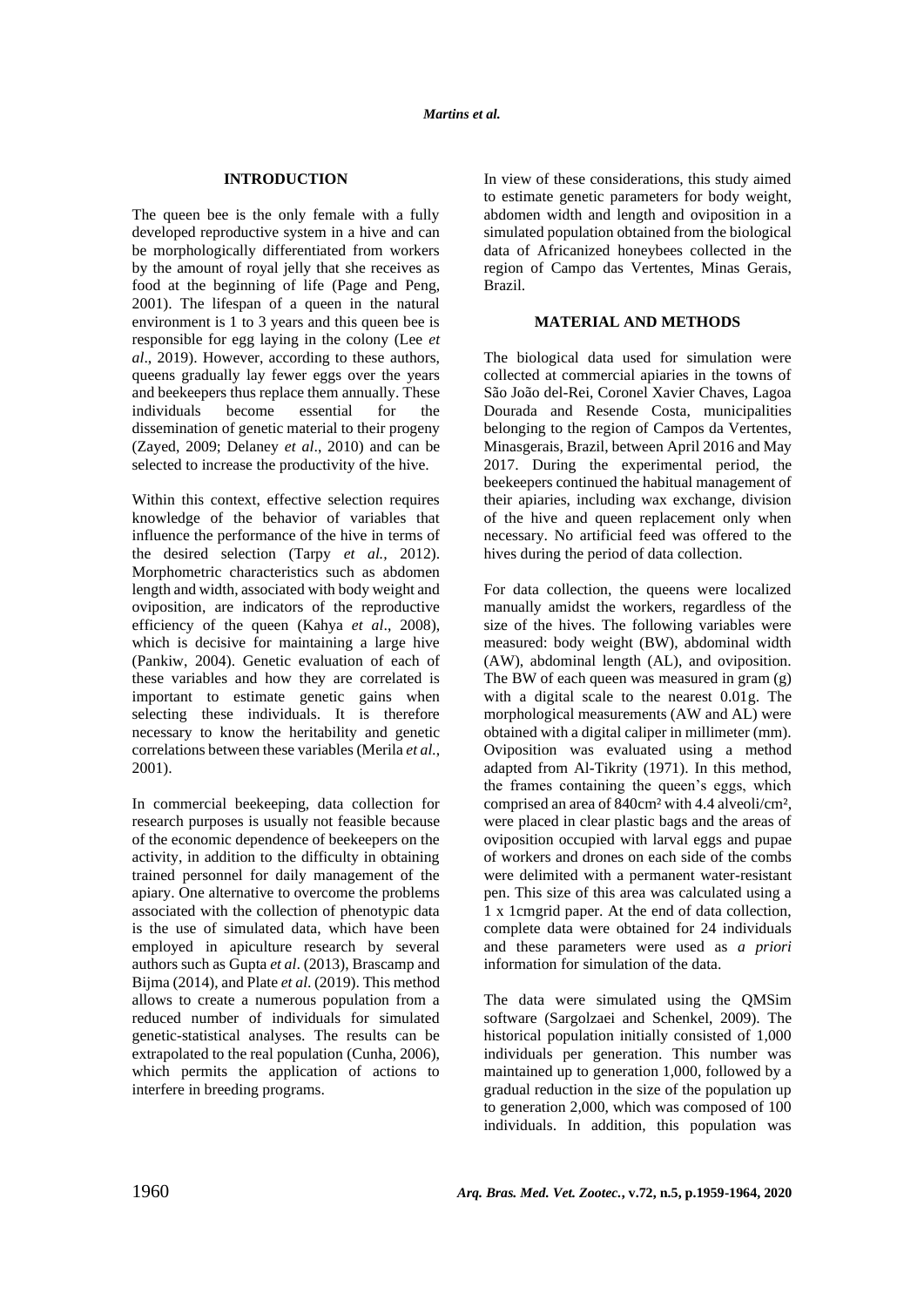generated considering random matings; thus, the progeny was produced by the random union of gametes. In the next step of simulation, the animals of the last generation of the random population were considered the founders (5 males and 5 females) of the expanded population, which comprised five generations considering 30 progeny per female per generation, with exponential growth of the number of females, random union of gametes, and absence of selection. For each trait, the simulations were repeated 10 times and the results are reported as the means and standard deviations of the repetitions for each scenario.

The descriptive statistics of the biological and simulated data were obtained using the PROC MEANS procedure of the Statistical Analysis System® package (Statistical…, 2011). The source of non-genetic variation (generations) in the variables of the simulated population was evaluated using the generalized linear models procedure (PROCgLM) of the Statistical Analysis System® package (Statistical…, 2011), and was included in the model for all traits studied assuming a level of significant of 5% (P<0.05).

Single- and two-trait models were used for genetic analysis and the (co)variance components were estimated by the restricted maximum likelihood method (REML) using the AIREMLF90 software developed by Misztal *et al.* (2002). The complete model used for two-trait analysis can be written in matrix form as:

$$
\begin{bmatrix} Y_1 \\ Y_2 \end{bmatrix} = \begin{bmatrix} X_1 & 0 \\ 0 & X_2 \end{bmatrix} \begin{bmatrix} \beta_1 \\ \beta_2 \end{bmatrix} + \begin{bmatrix} Z_1 & 0 \\ 0 & Z_2 \end{bmatrix} \begin{bmatrix} \mu_1 \\ \mu_2 \end{bmatrix} \begin{bmatrix} \varepsilon_1 \\ \varepsilon_2 \end{bmatrix}
$$

where  $\mathbf{Y}_1$  is the vector of records of trait 1;  $\mathbf{Y}_2$  is the vector of records of trait 2; **β<sup>1</sup>** is the vector of fixed effects for trait 1; **β<sup>2</sup>** is the vector of fixed effects for trait 2;  $\mu_1$  is the vector of random additive genetic effects for trait 1; **μ<sup>2</sup>** is the vector of random additive genetic effects for trait 2;  $X_1(X_2)$  is the incidence matrix associating elements of  $\beta_1(\beta_2)$  with  $Y_1(Y_2)$ ;  $Z_1(Z_2)$  is the incidence matrix associating elements of  $\mu_1(\mu_2)$ with  $Y_1(Y_2)$ ;  $\mathcal{E}_1$  is the vector of random residual effects for trait 1, and  $\mathcal{E}_2$  is the vector of random residual effects for trait 2. The direct heritability  $(h_a^2)$  was estimated using the following formula (Falconer, 1987):

$$
h_a^2=\frac{\sigma_a^2}{\sigma_p^2}
$$

where  $\sigma_a^2$  is the component of direct additive genetic variance, and  $\sigma_p^2$  is the component of total phenotypic variance. The genetic correlation coefficient  $(r_a)$  was calculated using the following formula (Falconer, 1987):

$$
r_g = \frac{cov_{g_{12}}}{\sqrt{\sigma_{g1}^2 \times \sigma_{g2}^2}}
$$

where  $\text{cov}_{g_{12}}$  is the component of genetic covariance between trait 1 and trait 2;  $\sigma_{g1}^2$  is the component of direct additive genetic variance of trait 1;  $\sigma_{g2}^2$  is the component of direct additive genetic variance of trait 2. The phenotypic correlation coefficient  $(r_n)$  was estimated as follows (Falconer, 1987):

$$
r_p = \frac{cov_{p_{12}}}{\sqrt{\sigma_{p1}^2 \times \sigma_{p2}^2}}
$$

where  $cov_{p_{12}}$  is the component of phenotypic covariance between trait 1 and trait 2;  $\sigma_{p1}^2$  is the component of phenotypic variance of trait 1;  $\sigma_{p2}^2$ is the component of phenotypic variance of trait 2.

## **RESULTS**

Tables 1 and 2 show the descriptive statistics of the biological and simulated data, respectively. Differences were observed in the coefficients of variation obtained for the traits studied, indicating that phenotypic variability exists to a greater or lesser extent in the Africanized honeybee population.

The heritability estimates for BW, AW, AL and oviposition exhibited variation, although all of them were of moderate to high magnitude (Table 3), ranging from 0.31 to 0.66. These estimates suggest the existence of additive genetic variability in these variables within the population evaluated.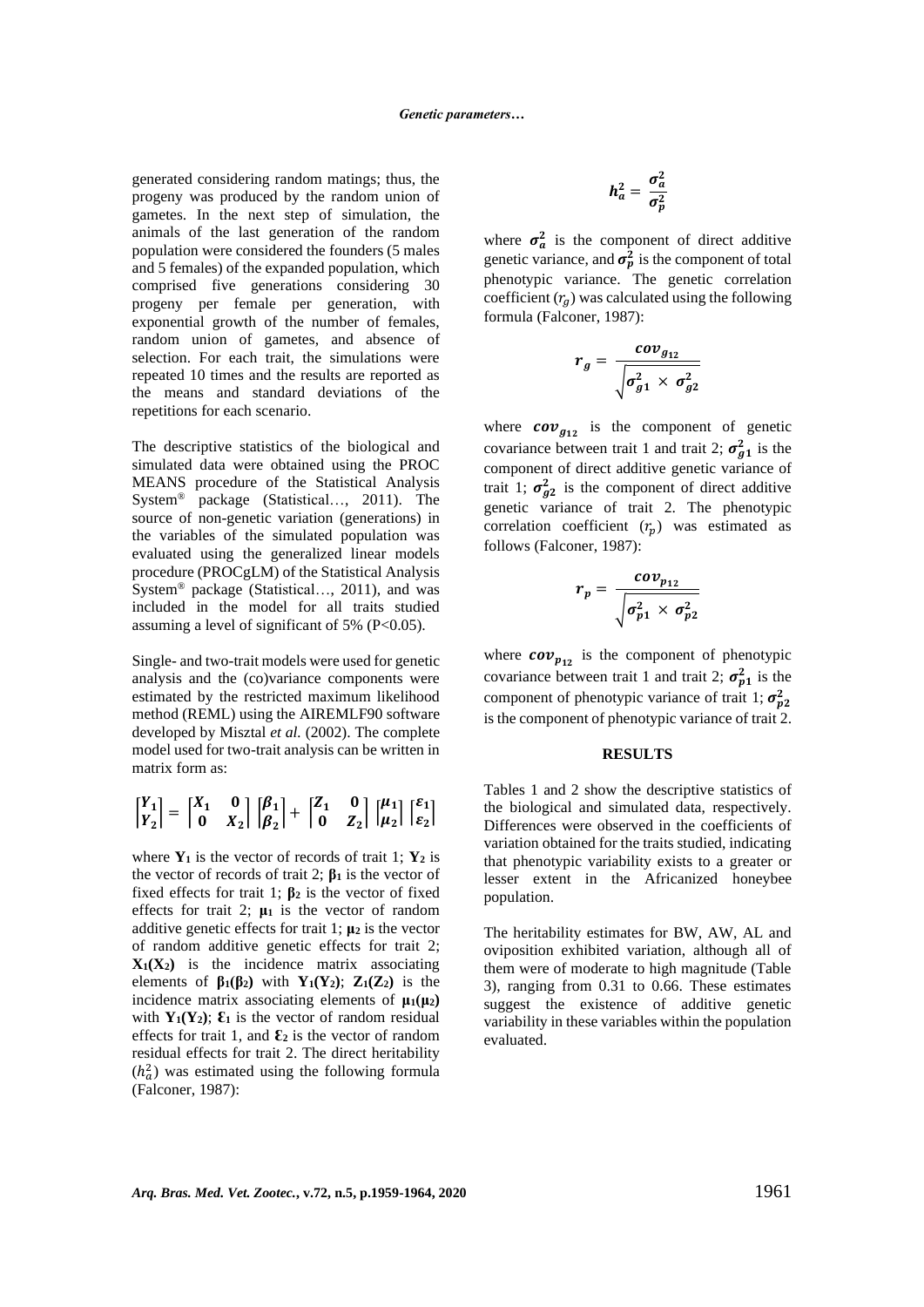#### *Martins et al.*

| nonevoee (Apis mempera) queens |    |                     |            |          |          |  |  |  |
|--------------------------------|----|---------------------|------------|----------|----------|--|--|--|
| Variable                       |    | Mean $(SD)$         | (% )<br>CV | Minimum  | Maximum  |  |  |  |
| BW(g)                          | 36 | 0.26(0.03)          | 10.36      | 0.19     | 0.32     |  |  |  |
| AW (mm)                        | 36 | 5.29(0.56)          | 10.61      | 4.04     | 5.92     |  |  |  |
| $AL$ (mm)                      | 36 | 14.12 (1.39)        | 9.82       | 10.86    | 16.60    |  |  |  |
| Oviposition (eggs/frame)       | 24 | 3,874.80 (1,458.79) | 37.64      | 1.296.54 | 5,686.25 |  |  |  |

Table 1. Descriptive statistics for biological data of weight, morphometry and oviposition of Africanized honeybee (*Apis mellifera*) queens

 $BW = body weight$ ;  $AW = abdominal width$ ;  $AL = abdominal length$ ;  $N = number of observations$ ;  $SD = standard$ deviation;  $CV = coefficient of variation$ .

Table 2. Descriptive statistics for simulated data of weight, morphometry and oviposition of Africanized honeybee (*Apis mellifera*) queens

| Variable                 |     | Mean $(SD)$       | (9/6)<br>Cν | Minimum  | Maximum  |
|--------------------------|-----|-------------------|-------------|----------|----------|
| BW(g)                    | 680 | 0.16(0.03)        | 18.20       | 0.06     | 0.25     |
| $AW$ (mm)                | 680 | 4.84(0.80)        | 16.56       | 2.03     | 7.24     |
| $AL$ (mm)                | 680 | 10.49 (1.94)      | 18.50       | 3.98     | 16.50    |
| Oviposition (eggs/frame) | 680 | 2,890.53 (412.98) | 14.29       | 1.671.24 | 4.255.86 |

 $BW = body weight$ ;  $AW = abdominal width$ ;  $AL = abdominal length$ ;  $N = number of observations$ ;  $SD = standard$ deviation;  $CV = coefficient of variation$ .

Table 3. Estimates of heritability (diagonal), genetic correlation (above the diagonal) and phenotypic correlation (below the diagonal) for simulated data of Africanized honeybee (*Apis mellifera*) queens

| Variable                 | <b>BW</b> | <b>AW</b> | AL      | Oviposition |
|--------------------------|-----------|-----------|---------|-------------|
| BW(g)                    | 0.54      | 0.80      | 0.11    | 0.69        |
| AW (mm)                  | 0.97      | 0.47      | 0.26    | 0.82        |
| $AL$ (mm)                | 0.96      | 0.98      | 0.31    | 0.96        |
| Oviposition (eggs/frame) | $-0.03$   | $-0.02$   | $-0.02$ | 0.66        |
|                          |           |           |         |             |

 $BW = body weight$ ;  $AW = abdominal width$ ;  $AL = abdominal length$ .

Positive genetic correlations of high magnitude were observed between BW and AW (0.80), BW and oviposition (0.69), AW and oviposition (0.82), and AL and oviposition (0.96). In contrast, the results indicated a low genetic association between BW and AL (0.11) and between AW and AL (0.26) (Table 3). The phenotypic correlations between BW and AW (0.97), BW and AL (0.96) and AW and AL (0.98) suggest that a high phenotypic association exists between the traits studied. However, the phenotypic correlations of oviposition with BW  $(-0.03)$ , AW  $(-0.02)$  and AL (-0.02) were close to zero, indicating a weak phenotypic association between these traits.

### **DISCUSSION**

The heritability estimates obtained in this study indicate that selection for the morphological and reproductive traits evaluated in this population can promote genetic gain over generations given that variability exists in the traits studied (Gianola and Rosa, 2015). The results demonstrated additive genetic effects; however, part of the variability in the traits studied was due to environmental factors and non-additive genetic action, which should be controlled whenever possible.

In a study on honeybees, Bienefeld *et al*. (2007) reported that the egg-laying capacity of the queen is influenced by genetic and environmental factors, in agreement with the present study in which oviposition exhibited 66% variation due to additive genetic action and 34% due to nonadditive genetic and environmental effects. Lee *et al*. (2019) suggested that the poor brood quality of queens is related to the inadequate quantity and quality of sperm stored during the queen's mating flight with drones. These results highlight the importance and the need for controlling and monitoring the genetic and environmental conditions during the production process since these conditions are directly related to the productive capacity of bees.

The genetic association observed between the traits was favorable for the population studied and might be related to pleiotropy and/or genetic linkage (Falconer, 1987). Regardless of their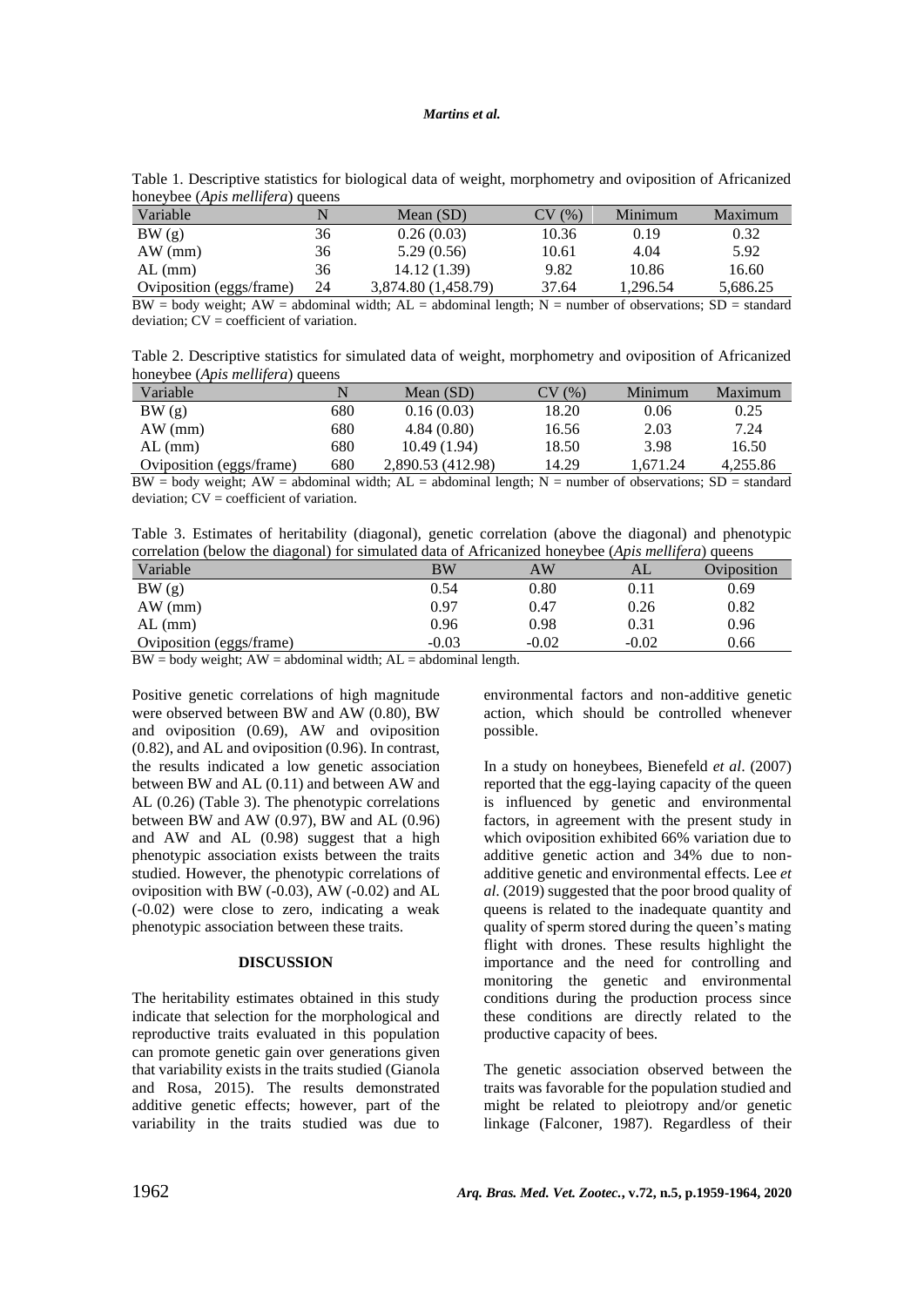intensity, all genetic correlations were positive, indicating the same direction of these associations, i.e., an increase of one trait would consequently result in an increase of the other (Table 3).

The traits BW, AW and oviposition showed high genetic correlations, suggesting that they are directly related. In a study on *Melipona quadrifasciata anthidioides* bees, Faquinello *et al*. (2013) reported positive correlations between queen weight and the number of brood disks, which might be directly related to the egg-laying capacity of bees. Akyol *et al*. (2008) found positive correlations of queen weight with brood area and diameter of the spermatheca in *Apis mellifera anatoliaca*. Kahya *et al*. (2008) also reported favorable correlations between queen weight and size of the spermatheca in *Apis mellifera caucasica*. These associations might be explained by the fact that the reproductive system occupies space and/or interferes with the weight of individuals.

Thus, it is believed that, because of the location of the spermatheca in the abdominal region of bees, their size may influence AW and consequently permit the storage of a greater amount of semen, a fact that would increase the queen's egg-laying capacity and therefore explain the results observed. Although positive, the genetic correlations of AL with BW and AW were of low magnitude, suggesting a less intense association but not less important for breeding programs. According to Kumar and Mall (2018), the physical development of the queen and her genetic constitution are fundamental characteristics that determine her egg-laying capacity.

Genetic parameter estimates for morphometric and reproductive traits of bees are scarce in the literature but are of great importance for breeding programs since they can be used as selection criteria. It would be expected from the present results that the population studied responds to indirect selection, that is, selection for one trait would result in genetic changes in other variables. The intensity and direction of these changes will depend mainly on the existing genetic correlations between traits, but also on their heritability and variances (Merila *et al*., 2001).

According to Akyol *et al*. (2008), queen weight would be the most important characteristic to be evaluated for selection since it is positively correlated with reproductive characteristics such as brood area, diameter of the spermatheca and number of spermatozoa. However, we recommend the use of oviposition as a selection criterion in the biological population studied because of its high capacity of transmission to progeny and high genetic correlations with the other traits studied. In addition, it is the most easily measurable characteristic and does not require to identify the queen in the colony amidst workers.

### **CONCLUSION**

The variables body weight, abdominal width, abdominal length and oviposition can be used as selection criteria in this Africanized bee population. However, the genetic and phenotypic correlation between these characteristics is used in order to determine which will be used as a selection criterion due to the feasibility of its collection. Further studies involving these traits should be performed in populations with biological data in order to observe the impact of selection on traits of economic interest.

#### **ACKNOWLEDGEMENTS**

The authors thank the Brazilian funding agencies FAPEMIG (Fundação de Amparo à Pesquisa do Estado de Minasgerais) (Grant APQ-01881-14) for financial support, and CNPq (Conselho Nacional de Desenvolvimento Científico e Tecnológico) for the fellowships granted.

### **REFERENCES**

AKYOL, E.; YENINAR, H.; KAFTANOGLU, O. Live weight of queen honey bees (Apis mellifera L.) predicts reproductive characteristics. *J. Kansas Entomol. Soc.,* v.81, p.92-100, 2008.

AL-TIKRITY, W.S. New instrument for brood measurement in a honey-bee colony. *Am. Bee J.*, v.111, p.20-26, 1971.

BIENEFELD, K.; EHRHARDT, K.; REINHARDT, F.genetic evaluation in the honey bee considering queen and worker effects  $-$  A BLUP-animal model approach. *Apidologie*, v.38, p.77-85, 2007.